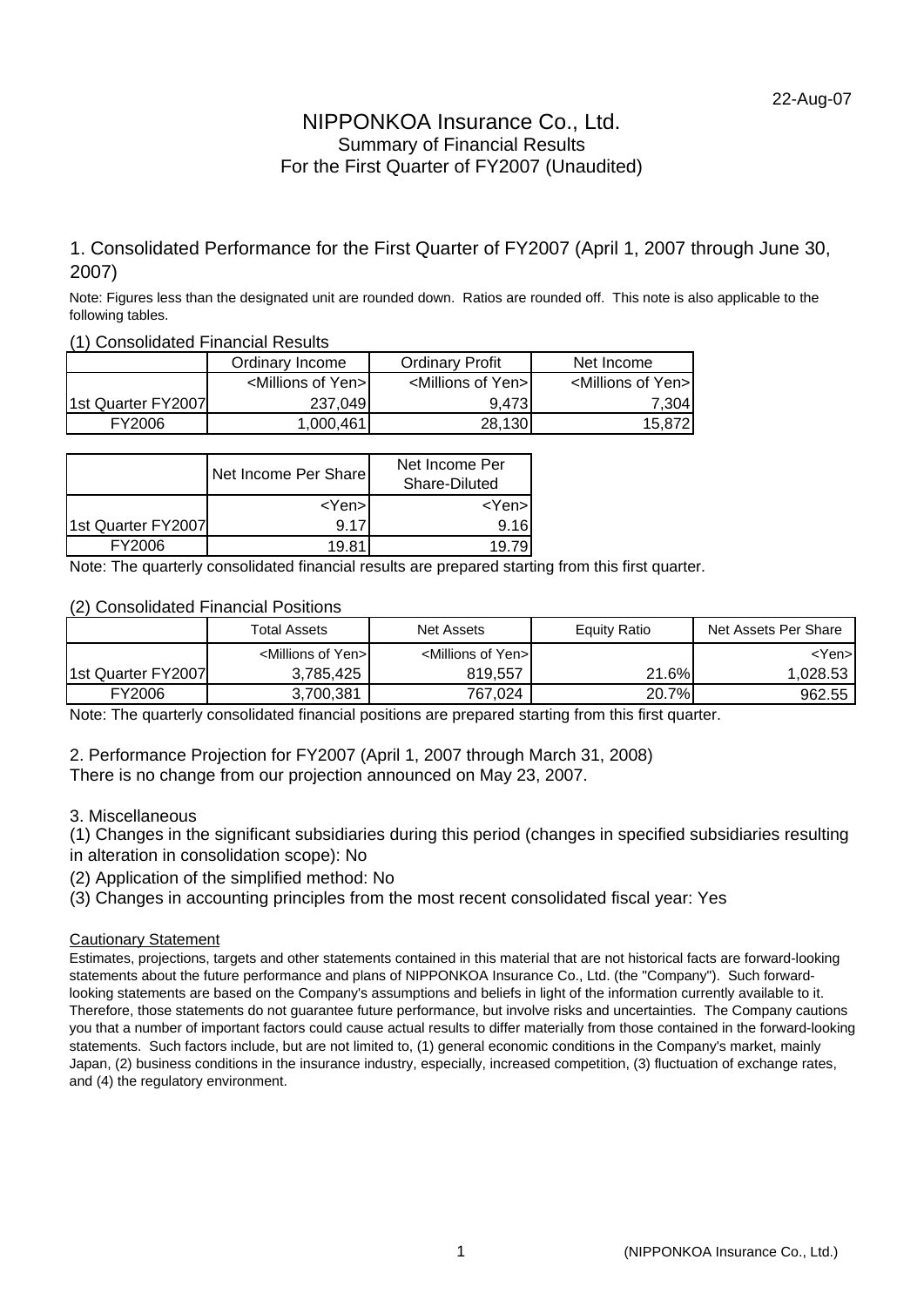### (Reference)

### 1. Nonconsolidated Performance for the First Quarter of FY2007 (April 1, 2007 through June 30, 2007)

|                    | Net Premiums Written                | <b>Ordinary Profit</b>              | Net Income                          |
|--------------------|-------------------------------------|-------------------------------------|-------------------------------------|
|                    | <millions of="" yen="">I</millions> | <millions of="" yen="">I</millions> | <millions of="" yen="">I</millions> |
| 1st Quarter FY2007 | 178.381<br>-0.9%L                   | 9.221                               | 6,566                               |
| FY2006             | $-0.7%$<br>703.371                  | 24,538                              | 13,425                              |

### (1) Nonconsolidated Financial Results

|                    | Net Income Per Share | Net Income Per<br>Share-Diluted |
|--------------------|----------------------|---------------------------------|
|                    | $<$ Yen $>$          | <yen></yen>                     |
| 1st Quarter FY2007 | 8.24                 | 8.23                            |
| FY2006             | 16.75                | 16.74                           |

Notes: 1. The quarterly nonconsolidated financial results, other than net premiums written, are prepared starting from this first quarter.

2. Percentage increase for the net premiums written for the 1st quarter of FY2007 is calcutated using the figure for the 1st quarter of FY2006 that are recalculated with the same method as for the 1st quarter of FY2007.

#### (2) Nonconsolidated Financial Positions

|                    | <b>Total Assets</b>                 | Net Assets                          | Equity Ratio | Net Assets Per Share |
|--------------------|-------------------------------------|-------------------------------------|--------------|----------------------|
|                    | <millions of="" yen="">I</millions> | <millions of="" yen="">I</millions> |              | ≺Yen>l               |
| 1st Quarter FY2007 | 3,470,836                           | 813,603                             | 23.4%        | 1,021.55             |
| FY2006             | 3,393,056                           | 761,282                             | 22.4%        | 955.82               |

Note: The quarterly nonconsolidated financial positions are prepared starting from this first quarter.

2. Nonconsolidated Performance Projection for FY2007 (April 1, 2007 through March 31, 2008) There is no change from our projection announced on May 23, 2007.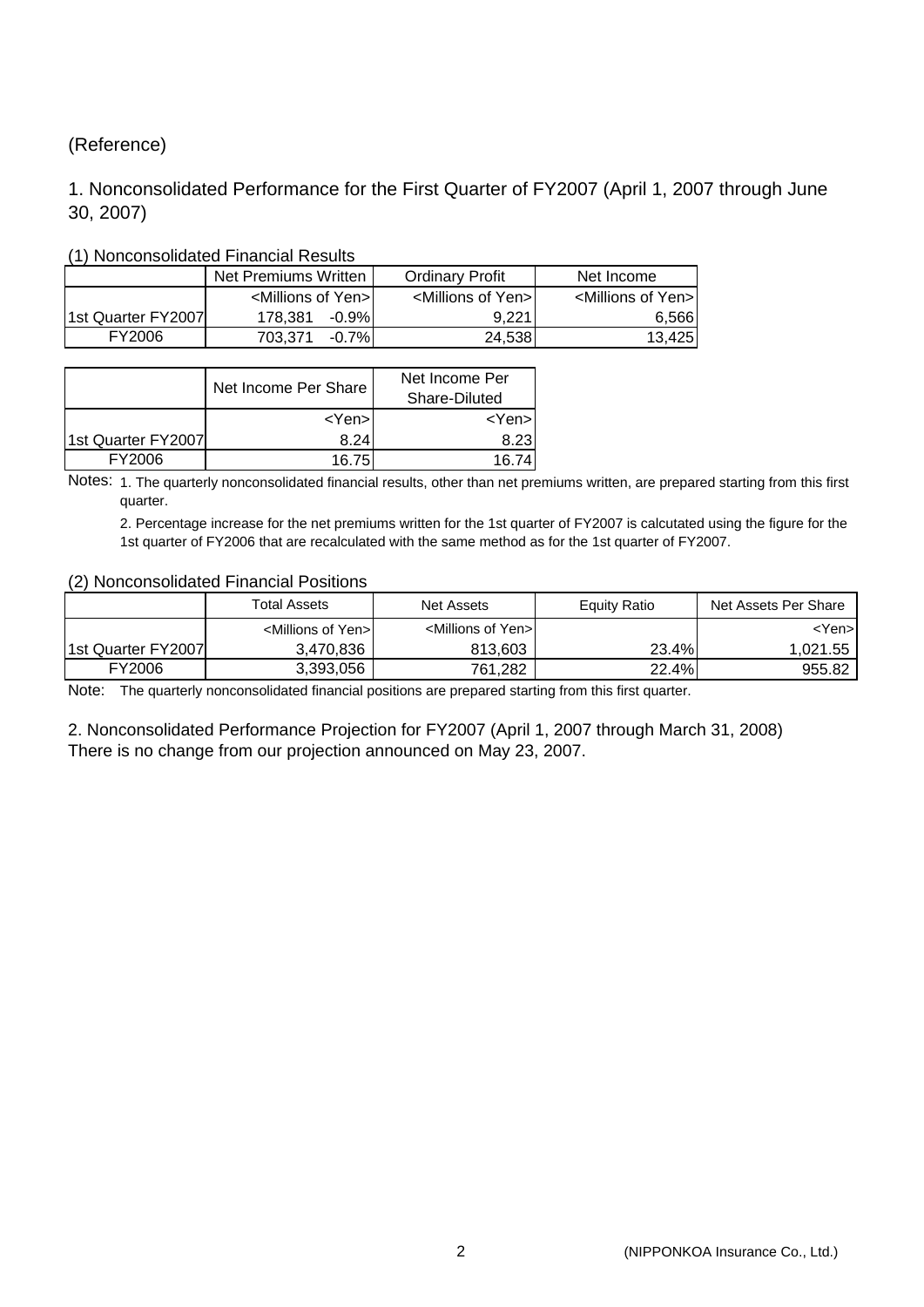Direct Premiums Written by Line, Excluding Deposit Premiums of Savings-type Policies (Consolidated) (Millions of Yen)

| Term                 | 1st Quarter of FY2006                  |               |                       | 1st Quarter of FY2007 |                                        |               | Full FY2006 (Reference) |                                         |                       |  |
|----------------------|----------------------------------------|---------------|-----------------------|-----------------------|----------------------------------------|---------------|-------------------------|-----------------------------------------|-----------------------|--|
|                      | From April 1, 2006<br>To June 30, 2006 |               |                       |                       | From April 1, 2007<br>To June 30, 2007 |               |                         | From April 1, 2006<br>To March 31, 2007 |                       |  |
| Line                 | Amount                                 |               | % Increase Proportion | Amount                | % Increase Proportion                  |               | Amount                  |                                         | % Increase Proportion |  |
|                      |                                        | $\frac{0}{0}$ | $\%$                  |                       | $\%$                                   | $\frac{0}{6}$ |                         | %                                       | $\%$                  |  |
| Fire & allied lines  | 33,290                                 | $-2.0$        | 16.9                  | 32,608                | $-1.7$                                 | 16.6          | 130,093                 | $-1.4$                                  | 17.4                  |  |
| Marine               | 5,463                                  | 12.1          | 2.8                   | 6,114                 | 11.9                                   | 3.1           | 23.379                  | 4.7                                     | 3.1                   |  |
| Personal accident    | 17,343                                 | $-1.7$        | 8.8                   | 16,819                | $-2.9$                                 | 8.6           | 58,694                  | $-0.9$                                  | 7.9                   |  |
| Voluntary automobile | 88,327                                 | $-0.5$        | 44.9                  | 87,591                | $-0.8$                                 | 44.4          | 342,425                 | $-0.4$                                  | 46.0                  |  |
| CALI                 | 27,478                                 | 0.4           | 14.0                  | 27,674                | 0.7                                    | 14.1          | 105,598                 | 0.4                                     | 14.1                  |  |
| Other                | 24,891                                 | $2.4\,$       | 12.6                  | 25,873                | 3.9                                    | 13.2          | 86,173                  | 1.7                                     | 11.5                  |  |
| Total                | 196.793                                | $-0.1$        | 100.0                 | 196.682               | 0.0                                    | 100.0         | 746.366                 | $-0.1$                                  | 100.0                 |  |

Note: % Increase for the 1st quarter of FY2007 is calculated using the figures for the 1st quarter of FY2006 that are recalculated with the same method as for the 1st quarter of FY2007.

### Net Premiums Written by Line (Consolidated)

| Term                 | 1st Quarter of FY2006 |                    |                       |         | 1st Quarter of FY2007 |                       |         | Full FY2006 (Reference) |                       |  |
|----------------------|-----------------------|--------------------|-----------------------|---------|-----------------------|-----------------------|---------|-------------------------|-----------------------|--|
|                      |                       | From April 1, 2006 |                       |         | From April 1, 2007    |                       |         | From April 1, 2006      |                       |  |
|                      |                       | To June 30, 2006   |                       |         | To June 30, 2007      |                       |         | To March 31, 2007       |                       |  |
| Line                 | Amount                |                    | % Increase Proportion | Amount  |                       | % Increase Proportion | Amount  |                         | % Increase Proportion |  |
|                      |                       | %                  | $\%$                  |         | $\%$                  | %                     |         | $\%$                    | $\frac{0}{0}$         |  |
| Fire & allied lines  | 24.766                | $-1.8$             | 13.6                  | 23,857  | $-3.2$                | 13.2                  | 104,652 | $-1.7$                  | 14.7                  |  |
| Marine               | 4.640                 | 16.1               | 2.5                   | 5.276   | 13.7                  | 2.9                   | 20.941  | 5.4                     | 2.9                   |  |
| Personal accident    | 17.618                | $-1.4$             | 9.7                   | 17.161  | $-2.4$                | 9.5                   | 59.351  | $-0.8$                  | 8.3                   |  |
| Voluntary automobile | 88,352                | $-0.6$             | 48.4                  | 87,410  | $-1.1$                | 48.3                  | 342,647 | $-0.6$                  | 48.1                  |  |
| CALI                 | 23.805                | $-4.9$             | 13.1                  | 23.293  | $-2.2$                | 12.9                  | 103.911 | $-3.3$                  | 14.6                  |  |
| Other                | 23.182                | 3.1                | 12.7                  | 23.872  | 3.0                   | 13.2                  | 81,358  | 2.4                     | 11.4                  |  |
| Total                | 182,366               | $-0.6$             | 100.0                 | 180,873 | $-0.7$                | 100.0                 | 712,862 | $-0.7$                  | 100.0                 |  |

Note: % Increase for the 1st quarter of FY2007 is calculated using the figures for the 1st quarter of FY2006 that are recalculated with the same method as for the 1st quarter of FY2007.

### Net Losses Paid by Line (Consolidated)

| Term                 | 1st Quarter of FY2006 |                  |                       |        | 1st Quarter of FY2007 |                       |         | Full FY2006 (Reference) |                       |  |  |
|----------------------|-----------------------|------------------|-----------------------|--------|-----------------------|-----------------------|---------|-------------------------|-----------------------|--|--|
|                      | From April 1, 2006    |                  |                       |        | From April 1, 2007    |                       |         | From April 1, 2006      |                       |  |  |
|                      |                       | To June 30, 2006 |                       |        | To June 30, 2007      |                       |         | To March 31, 2007       |                       |  |  |
| Line                 | Amount                |                  | % Change   Proportion | Amount |                       | % Change   Proportion | Amount  |                         | % Change   Proportion |  |  |
|                      |                       | %                | %                     |        | %                     | %                     |         | $\%$                    | $\%$                  |  |  |
| Fire & allied lines  | 12,128                | 7.9              | 12.1                  | 9,852  | $-18.8$               | 10.0                  | 54,751  | 20.5                    | 12.8                  |  |  |
| Marine               | 2,015                 | 6.8              | 2.0                   | 2,064  | 2.4                   | 2.1                   | 8,673   | $-8.9$                  | 2.0                   |  |  |
| Personal accident    | 6,486                 | 18.1             | 6.5                   | 7,228  | 11.4                  | 7.4                   | 29,114  | 14.0                    | 6.8                   |  |  |
| Voluntary automobile | 49,259                | 2.3              | 49.4                  | 49,617 | 0.7                   | 50.6                  | 209,797 | 0.5                     | 48.8                  |  |  |
| CALI                 | 18,912                | 3.0              | 18.9                  | 18,302 | $-3.2$                | 18.7                  | 76.709  | 1.4                     | 17.9                  |  |  |
| Other                | 11.115                | 0.1              | 11.1                  | 10.996 | $-1.1$                | 11.2                  | 50.239  | 2.7                     | 11.7                  |  |  |
| Total                | 99.918                | 3.8              | 100.0                 | 98,062 | $-1.9$                | 100.0                 | 429.284 | 3.7                     | 100.0                 |  |  |

Note: Figures in the above tables are before offsetting of internal transactions among segments.

(Millions of Yen)

(Millions of Yen)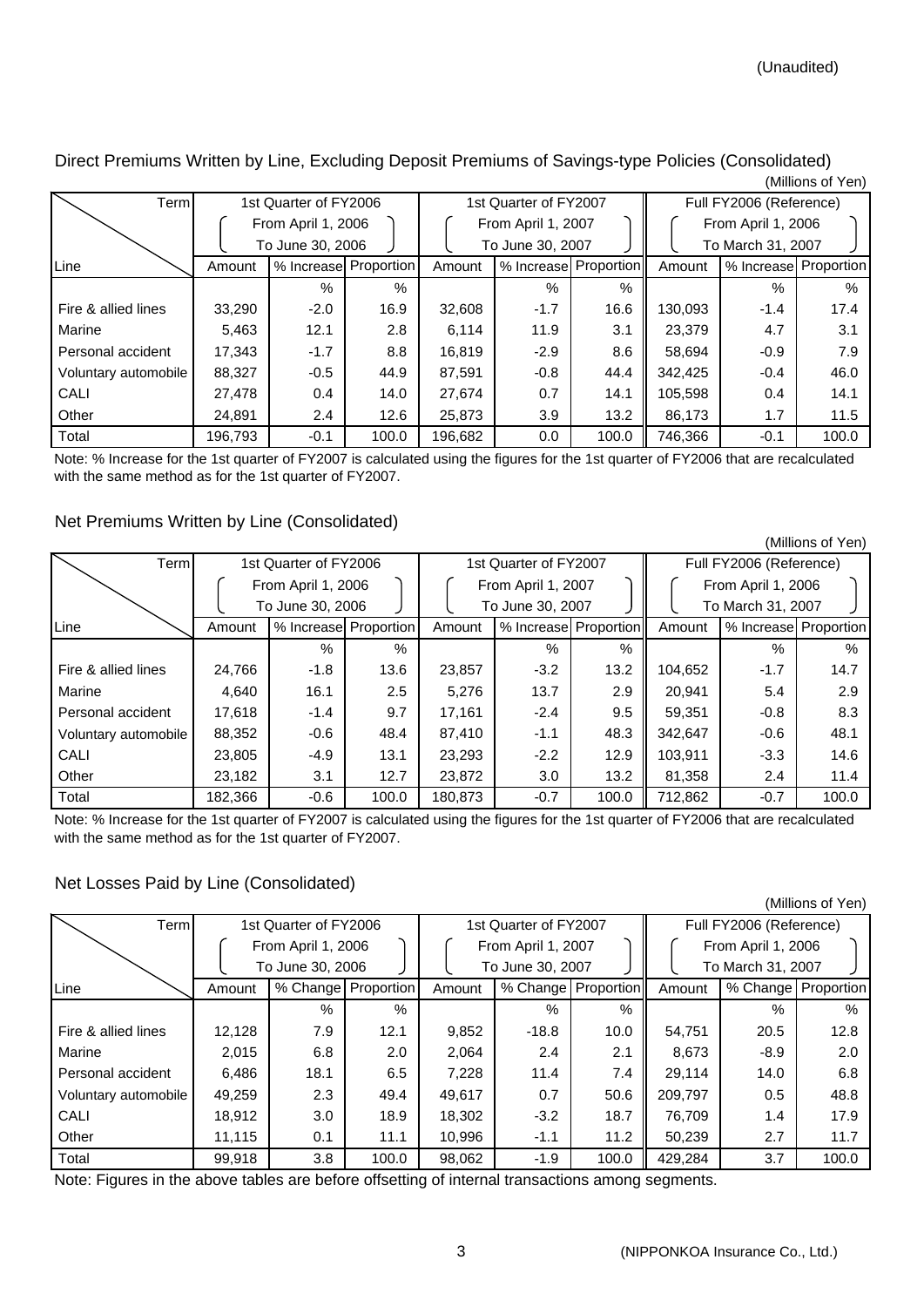# Consolidated Interim Balance Sheet (Summary)

|                                                          |                       | (Millions of Yen)               |
|----------------------------------------------------------|-----------------------|---------------------------------|
| Term                                                     | <b>This Quarter</b>   | Previous Fiscal Year            |
|                                                          |                       | <b>Summarized Balance Sheet</b> |
| Item                                                     | (As of June 30, 2007) | (As of March 31, 2007)          |
|                                                          | Amount                | Amount                          |
| (Assets)                                                 |                       |                                 |
| Cash and deposits                                        | 100,076               | 134,633                         |
| Call loans                                               | 55,000                | 44,000                          |
| Monetary receivables bought                              | 27,872                | 28,102                          |
| Money in trust                                           | 84,251                | 86,397                          |
| Investments in securities                                | 2,981,021             | 2,863,645                       |
| Loans                                                    | 245,872               | 248,080                         |
| Tangible fixed assets                                    | 129,443               | 130,712                         |
| Intangible fixed assets                                  | 1,361                 | 1,392                           |
| Other assets                                             | 163,319               | 166,336                         |
| Deferred tax assets                                      | 105                   | 38                              |
| Reserve for doubtful accounts                            | $-2,899$              | $-2,959$                        |
| <b>Total assets</b>                                      | 3,785,425             | 3,700,381                       |
| (Liabilities)                                            |                       |                                 |
| Underwriting fund                                        | 2,688,180             | 2,677,504                       |
| Reserve for outstanding claims                           | 279,114)              | 275,260)                        |
| Underwriting reserves                                    | 2,409,065)            | 2,402,243)                      |
| Other liabilities                                        | 80,528                | 79,097                          |
| Reserve for retirement benefits                          | 38,586                | 38,532                          |
| Reserve for bonuses                                      | 1,642                 | 6,528                           |
| Reserve for bonuses to directors                         |                       | 46                              |
| Reserve under special law                                | 19,048                | 18,371                          |
| Reserve for price fluctuations                           | 19,048)               | 18,371)                         |
| Deferred tax liabilities                                 | 137,222               | 112,543                         |
| Negative goodwill                                        | 659                   | 733                             |
| <b>Total liabilities</b>                                 | 2,965,868             | 2,933,357                       |
| (Net Assets)                                             |                       |                                 |
| Shareholders' equity                                     |                       |                                 |
| Share capital                                            | 91,249                | 91,249                          |
| Capital surplus                                          | 46,702                | 46,702                          |
| Retained earnings                                        | 173,573               | 172,244                         |
| Treasury stock                                           | $-23,308$             | $-23,318$                       |
| Total shareholders' equity                               | 288,216               | 286,877                         |
| Valuation and translation adjustments                    |                       |                                 |
| Net unrealized gain on available-for-<br>sale securities | 532,857               | 480,712                         |
| Deferred gains from hedging<br>transactions              | $-894$                | 87                              |
| Foreign currency translation<br>adjustments              | $-1,246$              | $-1,303$                        |
| Total valuation and translation<br>adjustments           | 530,715               | 479,495                         |
| Subscription rights to shares                            | 231                   | 268                             |
| Minority Interest                                        | 393                   | 382                             |
| Total net assets                                         | 819,557               | 767,024                         |
| Total liabilities and net assets                         | 3,785,425             | 3,700,381                       |

Note: The quarterly balance sheet is prepared starting from this first quarter.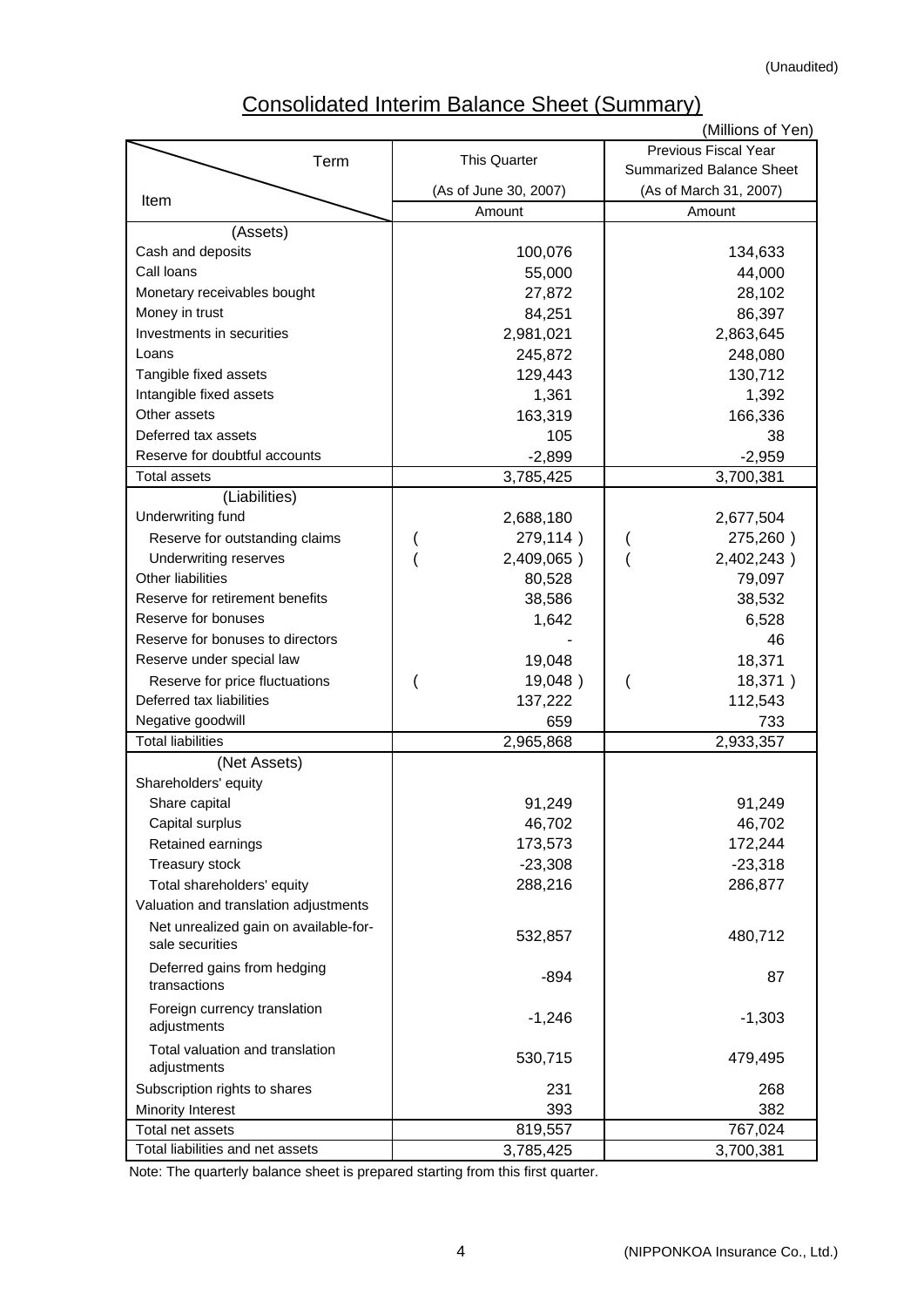(Unaudited)

# Consolidated Income Statement (Summary)

|                                                      |   |               | י זויטוווספר וויסטוווט שנמנטוווטווג   |               | (Millions of Yen)                                   |
|------------------------------------------------------|---|---------------|---------------------------------------|---------------|-----------------------------------------------------|
| Term                                                 |   |               | <b>This Quarter</b>                   |               | Previous Fiscal Year<br>Summarized Income Statement |
| Item                                                 |   |               | From Apr. 1, 2007<br>To June 30, 2007 |               | From Apr. 1, 2006<br>To Mar. 31, 2007               |
|                                                      |   |               | Amount                                |               | Amount                                              |
| Ordinary income                                      |   |               | 237,049                               |               | 1,000,461                                           |
| Underwriting income                                  |   |               | 217,648                               |               | 910,855                                             |
| Net premiums written                                 |   |               | 180,873)                              |               | 712,862)                                            |
| Deposit premiums from policyholders )                |   |               | 14,040)                               |               | 82,608)                                             |
| Investment income on deposit<br>premiums             |   |               | 6,646)                                |               | 27,418)                                             |
| Life insurance premiums                              |   |               | 15,368<br>$\lambda$                   |               | 61,946)                                             |
| Reversal of underwriting reserves                    |   |               |                                       |               | 25,095)                                             |
| Investment income                                    |   |               | 18,982                                |               | 87,688                                              |
| Interest and dividends                               |   |               | 19,268)                               |               | 62,414)                                             |
| Gain on money in trust                               |   |               | 1,469)                                |               | 2,239)                                              |
| Gain on sale of securities                           |   |               | 4,443)                                |               | 49,588)                                             |
| Transfer of investment income on<br>deposit premiums |   |               | $-6,646)$                             |               | $-27,418)$                                          |
| Other ordinary income                                |   |               | 417                                   |               | 1,918                                               |
| Ordinary expenses                                    |   |               | 227,575                               |               | 972,331                                             |
| Underwriting expenses                                |   |               | 190,165                               |               | 812,590                                             |
| Net losses paid                                      |   |               | 98,062)                               |               | 429,284)                                            |
| Loss adjustment expenses                             |   |               | 9,189)                                |               | 36,650)                                             |
| Net commissions and brokerage<br>expenses            |   |               | 33,825 )                              |               | 128,190)                                            |
| Maturity refunds to policyholders                    |   |               | 35,294<br>$\lambda$                   |               | 183,192)                                            |
| Life insurance claims                                |   |               | 2,625)                                |               | 9,806)                                              |
| Provision of reserve for outstanding<br>claims       |   |               | 3,878<br>$\rightarrow$                |               | 24,967)                                             |
| Provision of underwriting reserves                   |   |               | 7,176<br>$\rightarrow$                |               |                                                     |
| Investment expenses                                  |   |               | 1,639                                 |               | 8,095                                               |
| Loss on money in trust                               |   |               | 421                                   |               | 1,361                                               |
| Loss on sale of securities                           |   |               | 95                                    |               | 2,525                                               |
| (Revaluation loss on securities                      |   |               | 305)                                  |               | 1,904 )                                             |
| Operating and administrative                         |   |               | 35,401                                |               | 149,437                                             |
| expenses<br>Other ordinary expenses                  |   |               | 369                                   |               | 2,207                                               |
| Interest expense                                     |   |               | 13                                    |               | 66                                                  |
| Ordinary profit                                      |   |               | 9,473                                 |               | 28,130                                              |
| Special income                                       |   |               | 1                                     |               | 1,108                                               |
| <b>Special loss</b>                                  |   |               | 836                                   |               | 5,932                                               |
| ( Provision of reserve under special law             |   |               | 676)                                  |               | 2,659)                                              |
| (( Reserve for price fluctuations                    | ) | $\mathcal{U}$ | 676)                                  | $\mathcal{U}$ | 2,659)                                              |
| Others                                               |   |               | 160                                   |               | 3,272                                               |
| Income before income taxes                           |   |               | 8,638                                 |               | 23,306                                              |
| Income taxes                                         |   |               | 5,602                                 |               | 10,309                                              |
| Tax adjustment                                       |   |               | $-4,285$                              |               | $-2,932$                                            |
| Minority interests                                   |   |               | 16                                    |               | 57                                                  |
| Net income                                           |   |               | 7,304                                 |               | 15,872                                              |

Note: The quarterly income statement is prepared starting from this first quarter.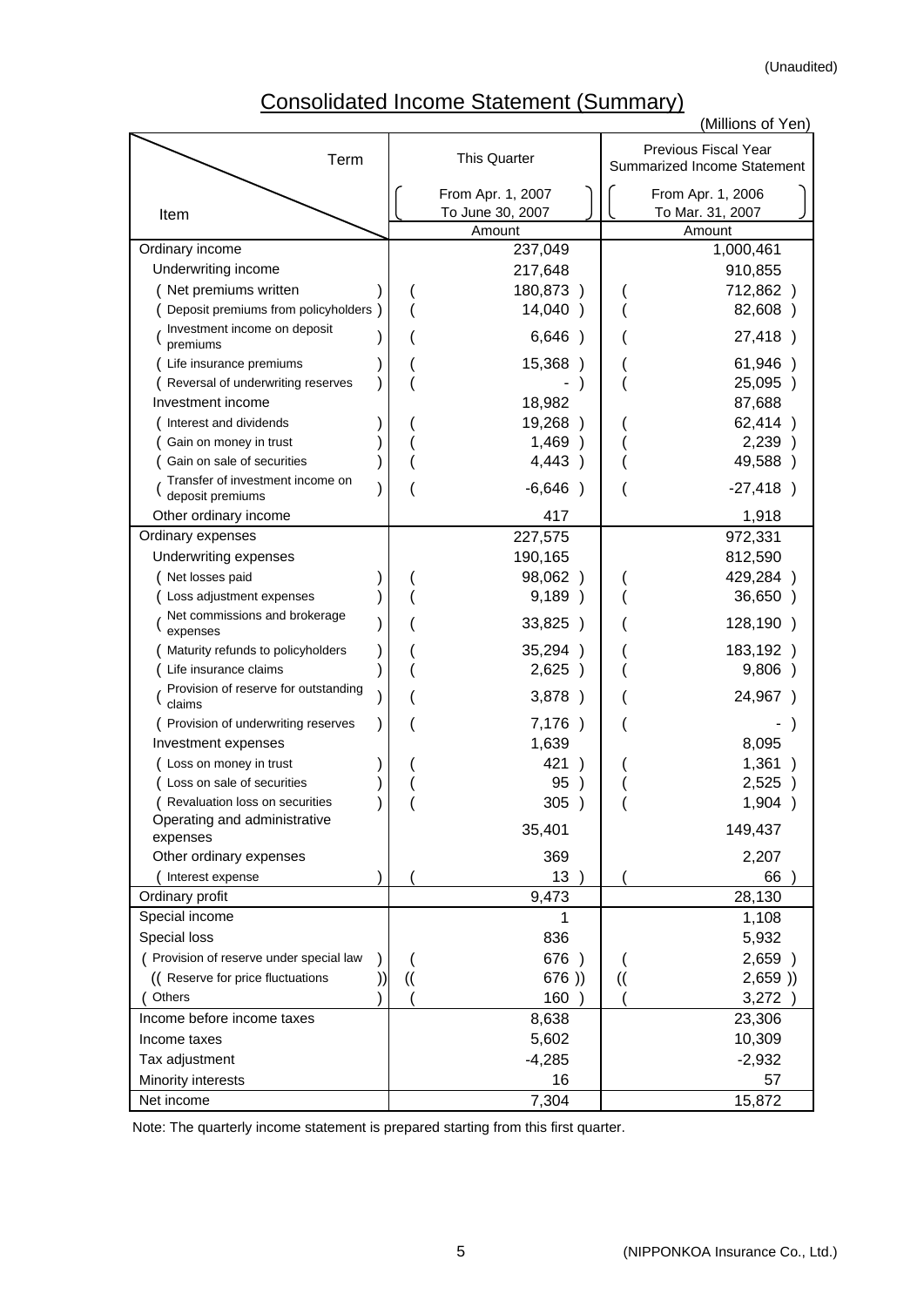### Securities (Consolidated)

|                               |                       | End of 1st Quarter FY2006 |                   |           | End of 1st Quarter FY2007 |            | End of FY2006 (Reference) |                   |                   |  |
|-------------------------------|-----------------------|---------------------------|-------------------|-----------|---------------------------|------------|---------------------------|-------------------|-------------------|--|
|                               | (As of June 30, 2006) |                           |                   |           | (As of June 30, 2007)     |            | (As of March 31, 2007)    |                   |                   |  |
|                               | Cost                  | <b>Fair Value</b>         | <b>Difference</b> | Cost      | <b>Fair Value</b>         | Difference | Cost                      | <b>Fair Value</b> | <b>Difference</b> |  |
| Public and<br>corporate bonds | 1,067,785             | 1,050,237                 | $-17,548$         | 1,165,527 | 1,155,661                 | -9,866     | 1,163,742                 | 1,164,301         | 559               |  |
| Domestic equities             | 386,673               | 1,098,813                 | 712,139           | 371,796   | 1,184,141                 | 812,345    | 372,955                   | 1,101,358         | 728,402           |  |
| Foreign securities            | 405,488               | 416,022                   | 10,534            | 372,195   | 399,110                   | 26,915     | 340,218                   | 358,655           | 18,437            |  |
| <b>Others</b>                 | 7,047                 | 9,632                     | 2,585             | 4,926     | 5,484                     | 558        | 4,926                     | 5,265             | 339               |  |
| Total                         | 1,866,995             | 2,574,705                 | 707,710           | 1,914,445 | 2,744,398                 | 829,953    | 1,881,842                 | 2,629,580         | 747,738           |  |

Notes:

1. The above table provides information on the securities classified as available-for-sale whose fair value is readily determinable.

2. Figures for cost as of June 30, 2006 are those after the application of Amortized Cost Method and before the write-down due to impairment. Figures for cost as of June 30, 2007 and March 31, 2007 are those after the application of Amortized Cost Method and after the write-down due to impairment.

3. Fair value is based on the price prevailing in the market, and other sources, on the last day of the month.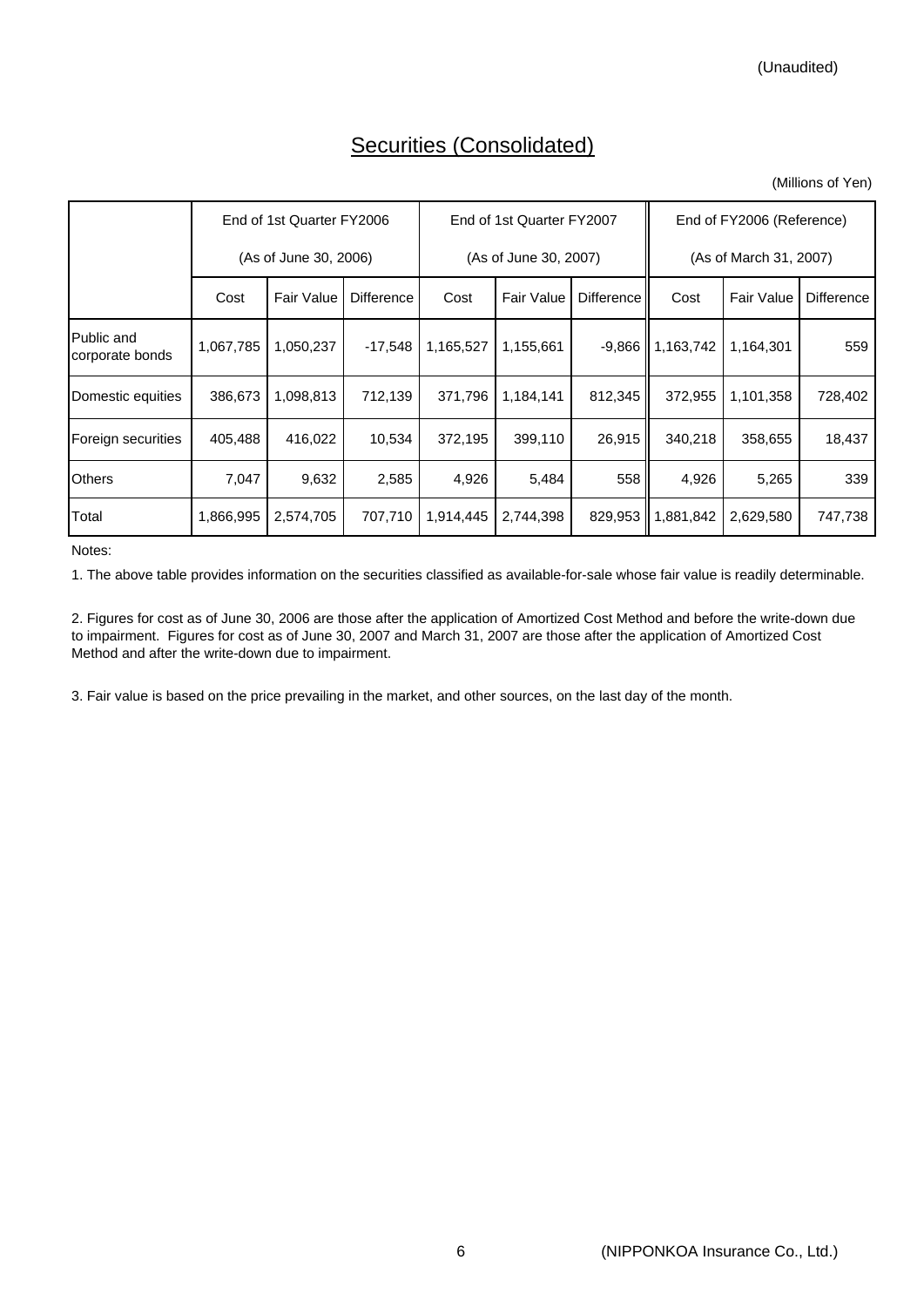(Unaudited)

### Derivatives (Consolidated)

(Millions of Yen)

|                    |                             |                               | End of 1st Quarter FY2006 |                                |                               | End of 1st Quarter FY2007    |                                | End of FY2006 (Reference)     |                |                                |  |
|--------------------|-----------------------------|-------------------------------|---------------------------|--------------------------------|-------------------------------|------------------------------|--------------------------------|-------------------------------|----------------|--------------------------------|--|
|                    | Transaction                 |                               | (As of June 30, 2006)     |                                |                               | (As of June 30, 2007)        |                                | (As of March 31, 2007)        |                |                                |  |
|                    |                             | Contracted<br>amount,<br>etc. | Fair value                | Net<br>unrealized<br>gain/loss | Contracted<br>amount,<br>etc. | Fair value                   | Net<br>unrealized<br>gain/loss | Contracted<br>amount,<br>etc. | Fair value     | Net<br>unrealized<br>gain/loss |  |
| Currency           | Forward foreign<br>exchange |                               |                           |                                |                               |                              |                                |                               |                |                                |  |
|                    | Short positions             | 20,643                        | 20,608                    | 35                             | 11,044                        | 11,386                       | $-342$                         | 24,322                        | 24,200         | 122                            |  |
|                    | Options                     |                               |                           |                                |                               |                              |                                |                               |                |                                |  |
|                    | Short positions             | 34,270                        |                           |                                |                               |                              |                                |                               |                |                                |  |
|                    |                             | 458)                          | 212                       | 246                            | -1                            |                              |                                |                               |                |                                |  |
|                    | Swap                        | 870                           | 6                         | 6                              |                               |                              |                                | 870                           | 5              | 5                              |  |
|                    | Subtotal                    |                               |                           | 288                            | $\blacksquare$                |                              | $-342$                         |                               | $\blacksquare$ | 127                            |  |
| Interest rate Swap |                             | 120,000                       | $-1,293$                  | $-1,293$                       | 120,000                       | $-756$                       | $-756$                         | 152,000                       | $-717$         | $-717$                         |  |
| <b>Bonds</b>       | <b>Bond futures</b>         |                               |                           |                                |                               |                              |                                |                               |                |                                |  |
|                    | Short positions             |                               |                           |                                | 10,008                        |                              |                                |                               |                |                                |  |
|                    |                             | -)                            |                           |                                | 18)                           | 24                           | $-6$                           | -)                            |                |                                |  |
| Others             | Weather<br>derivatives      |                               |                           |                                |                               |                              |                                |                               |                |                                |  |
|                    | Short positions             | 34                            |                           |                                | 23                            |                              |                                |                               |                |                                |  |
|                    |                             | 5)                            | 5                         | 0                              | 3)                            | 2                            | 0                              | -)                            |                |                                |  |
|                    | Credit derivatives          |                               |                           |                                |                               |                              |                                |                               |                |                                |  |
|                    | Short positions             | 40,161                        | 313                       | 313                            | 23,200                        | 157                          | 157                            | 24,200                        | 195            | 195                            |  |
|                    | Long positions              | 17,000                        | $\mathbf{1}$              | 1                              | -                             | $\qquad \qquad \blacksquare$ |                                | -                             | -              |                                |  |
|                    | Subtotal                    | ä,                            |                           | 315                            | $\blacksquare$                | ä,                           | 157                            | ÷,                            | ä,             | 195                            |  |
|                    | Total                       | $\blacksquare$                | $\blacksquare$            | $-689$                         | $\overline{\phantom{a}}$      | $\blacksquare$               | $-948$                         | $\blacksquare$                | $\blacksquare$ | $-394$                         |  |

Notes:

1. Figures in the above table do not include derivative transactions which qualify for hedge accounting.

2. Figures in the brackets under the column "Contracted amount, etc." are option premiums.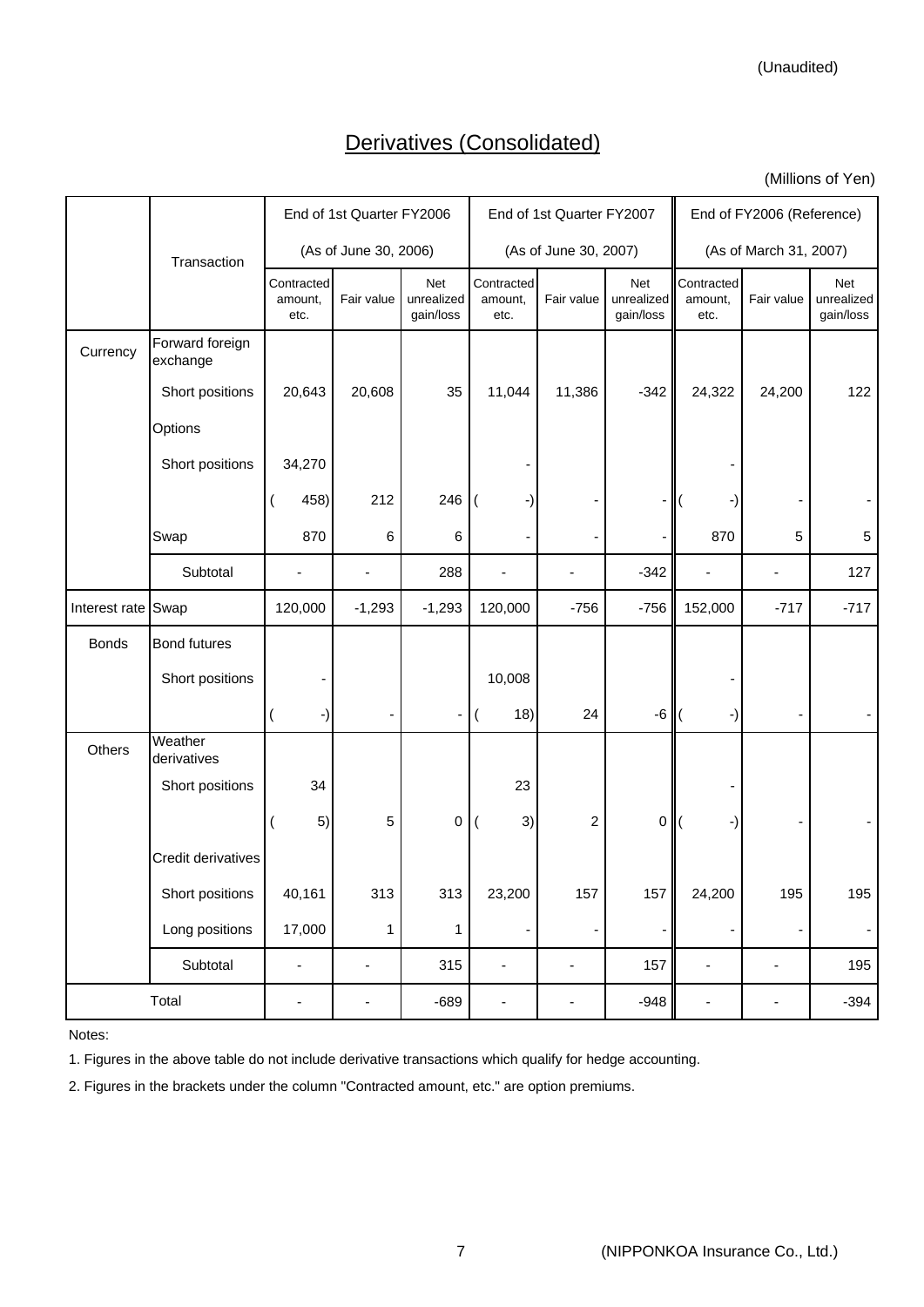| Terml                |         | 1st Quarter of FY2006 |       |         | 1st Quarter of FY2007 |       | Full FY2006 (Reference) |                       |       |  |
|----------------------|---------|-----------------------|-------|---------|-----------------------|-------|-------------------------|-----------------------|-------|--|
|                      |         | From April 1, 2006    |       |         | From April 1, 2007    |       | From April 1, 2006      |                       |       |  |
|                      |         | To June 30, 2006      |       |         | To June 30, 2007      |       |                         | To March 31, 2007     |       |  |
| Line                 | Amount  | % Increase Proportion |       | Amount  | % Increase Proportion |       | Amount                  | % Increase Proportion |       |  |
|                      |         | $\%$                  | $\%$  |         | %                     | %     |                         | $\%$                  | $\%$  |  |
| Fire & allied lines  | 32.660  | $-2.4$                | 16.9  | 31,779  | $-2.3$                | 16.5  | 128,314                 | $-1.4$                | 17.5  |  |
| Marine               | 4,986   | 10.9                  | 2.6   | 5.149   | 3.3                   | 2.7   | 20,407                  | 8.0                   | 2.8   |  |
| Personal accident    | 17.317  | $-1.8$                | 8.9   | 16.790  | $-2.9$                | 8.7   | 58,569                  | $-1.0$                | 8.0   |  |
| Voluntary automobile | 86,600  | $-0.7$                | 44.7  | 85,806  | $-0.9$                | 44.4  | 335,323                 | $-0.6$                | 45.7  |  |
| CALI                 | 27,478  | 0.4                   | 14.2  | 27.674  | 0.7                   | 14.4  | 105,598                 | 0.4                   | 14.4  |  |
| Other                | 24,658  | $2.2\phantom{0}$      | 12.7  | 25,554  | 3.6                   | 13.3  | 85,340                  | 1.9                   | 11.6  |  |
| Total                | 193,702 | $-0.3$                | 100.0 | 192,755 | $-0.4$                | 100.0 | 733,554                 | $-0.1$                | 100.0 |  |

Direct Premiums Written by Line, Excluding Deposit Premiums of Savings-type Policies (Nonconsolidated) (Millions of Yen)

Note: % Increase for the 1st quarter of FY2007 is calculated using the figures for the 1st quarter of FY2006 that are recalculated with the same method as for the 1st quarter of FY2007.

#### Net Premiums Written by Line (Nonconsolidated)

(Millions of Yen) Term 1st Quarter of FY2006 1st Quarter of FY2007 Full FY2006 (Reference) From April 1, 2006  $\begin{bmatrix} 1 & 1 & 2006 \\ 1 & 1 & 2006 \end{bmatrix}$  From April 1, 2006 To June 30, 2006  $\left.\begin{array}{ccc} \end{array}\right|$   $\left.\begin{array}{ccc} \end{array}\right|$  To June 30, 2007  $\left.\begin{array}{ccc} \end{array}\right|$   $\left.\begin{array}{ccc} \end{array}\right|$  To March 31, 2007 Line Amount |% Increase Proportion | Amount |% Increase Proportion | Amount %% %% %% Fire & allied lines 24,683 -1.7 13.7 23,812 -3.1 13.4 104,351 -1.6 14.9 Marine 14,323 | 10.3 | 2.4 | 4,708 | 8.9 | 2.6 || 19,241 | 7.0 | 2.7 Personal accident | 17,607 | -1.4 | 9.8 | 17,146 | -2.5 | 9.6 || 59,293 | -0.8 | 8.4 Voluntary automobile 86,667 -0.8 48.1 85,666 -1.2 48.1 335,636 -0.7 47.8 CALI 23,756 -5.0 13.2 23,260 -2.1 13.0 103,735 -3.2 14.7 Other 23,132 3.1 12.8 23,787 2.8 3.3 81,112 2.5 11.5 Total 180,170 -0.8 100.0 178,381 -0.9 100.0 703,371 -0.7 100.0 % Increase Proportion % Increase Proportion | Amount % Increase

Note: % Increase for the 1st quarter of FY2007 is calculated using the figures for the 1st quarter of FY2006 that are recalculated with the same method as for the 1st quarter of FY2007.

### Net Losses Paid by Line (Nonconsolidated)

| Terml                |        | 1st Quarter of FY2006 |                          |        | 1st Quarter of FY2007 |            | Full FY2006 (Reference) |                   |            |  |
|----------------------|--------|-----------------------|--------------------------|--------|-----------------------|------------|-------------------------|-------------------|------------|--|
|                      |        | From April 1, 2006    |                          |        | From April 1, 2007    |            | From April 1, 2006      |                   |            |  |
|                      |        | To June 30, 2006      |                          |        | To June 30, 2007      |            |                         | To March 31, 2007 |            |  |
| Line                 | Amount | % Change              | Loss ratio               | Amount | % Change              | Loss ratio | Amount                  | % Change          | Loss ratio |  |
|                      |        | %                     | $\%$                     |        | $\%$                  | $\%$       |                         | $\%$              | $\%$       |  |
| Fire & allied lines  | 12,538 | 12.4                  | $\overline{\phantom{0}}$ | 9,826  | $-21.6$               | 45.3       | 54,708                  | 20.1              | 56.2       |  |
| Marine               | 1.461  | $-9.6$                |                          | 1.929  | 32.0                  | 42.2       | 8.108                   | $-5.1$            | 43.2       |  |
| Personal accident    | 6,481  | 18.1                  | $\overline{\phantom{0}}$ | 7.210  | 11.2                  | 47.0       | 29,090                  | 14.0              | 54.1       |  |
| Voluntary automobile | 48.308 | 1.9                   | ٠                        | 48,542 | 0.5                   | 62.2       | 205,899                 | 0.4               | 67.0       |  |
| CALI                 | 18,877 | 3.0                   | ۰                        | 18,263 | $-3.3$                | 83.7       | 76,559                  | 1.4               | 79.2       |  |
| Other                | 11.057 | $-0.6$                | ۰                        | 10,960 | $-0.9$                | 51.1       | 50,254                  | 3.1               | 67.2       |  |
| Total                | 98.725 | 3.8                   |                          | 96,733 | $-2.0$                | 59.3       | 424.621                 | 3.8               | 65.5       |  |

Note: Denominator of loss ratio is net losses paid plus loss adjustment expenses. Quarterly loss ratio is prepared starting from this first quarter.

(Millions of Yen)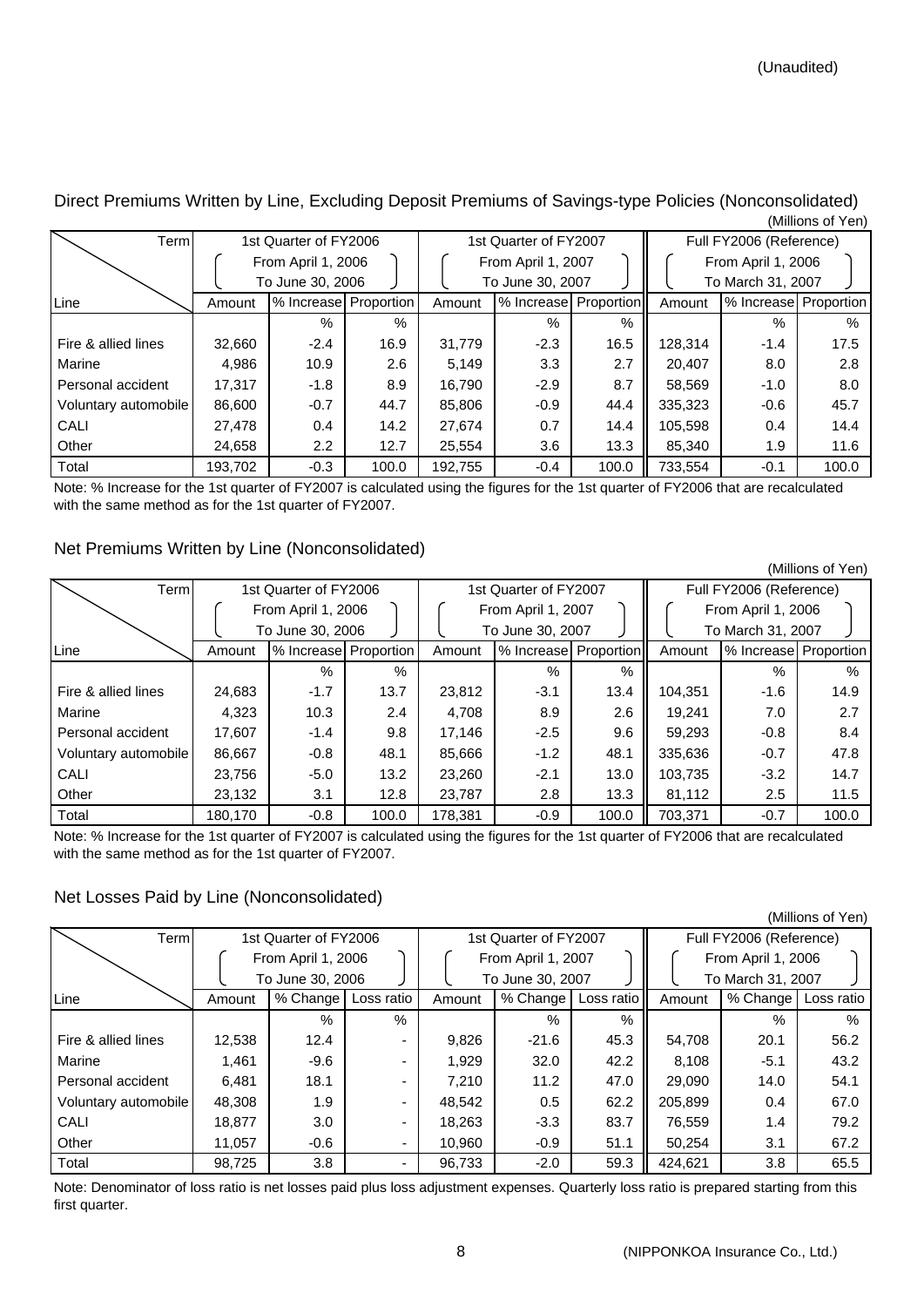# Nonconsolidated Interim Balance Sheet (Summary)

|                                       |                       | (Millions of Yen)               |
|---------------------------------------|-----------------------|---------------------------------|
| Term                                  | This Quarter          | Previous Fiscal Year            |
|                                       |                       | <b>Summarized Balance Sheet</b> |
| Item                                  | (As of June 30, 2007) | (As of March 31, 2007)          |
|                                       | Amount                | Amount                          |
| (Assets)                              |                       |                                 |
| Cash and deposits                     | 80,719                | 98,212                          |
| Call loans                            | 55,000                | 44,000                          |
| Monetary receivables bought           | 27,872                | 28,102                          |
| Money in trust                        | 50,397                | 52,936                          |
| Investments in securities             | 2,748,701             | 2,656,241                       |
| Loans                                 | 236,821               | 239,400                         |
| Tangible fixed assets                 | 128,599               | 129,841                         |
| Intangible fixed assets               | 1,213                 | 1,216                           |
| Other assets                          | 151,559               | 154,596                         |
| Reserve for doubtful accounts         | $-2,881$              | $-2,907$                        |
| Reserve for investment loss           | $-7,168$              | $-8,583$                        |
| <b>Total assets</b>                   | 3,470,836             | 3,393,056                       |
| (Liabilities)                         |                       |                                 |
| Underwriting fund                     | 2,386,799             | 2,386,297                       |
| Reserve for outstanding claims        | 271,941)              | 267,854)                        |
| <b>Underwriting reserves</b>          | 2,114,858)            | 2,118,442)                      |
| Other liabilities                     | 74,585                | 71,268                          |
| Reserve for retirement benefits       | 38,404                | 38,368                          |
| Reserve for bonuses                   | 1,521                 | 6,085                           |
| Reserve for bonuses to directors      |                       | 33                              |
| Reserve under special law             | 18,701                | 18,040                          |
| Reserve for price fluctuations        | 18,701)<br>∖          | 18,040)                         |
| Deferred tax liabilities              | 137,221               | 111,679                         |
| <b>Total liabilities</b>              | 2,657,232             | 2,631,773                       |
| (Net Assets)                          |                       |                                 |
| Shareholders' equity                  |                       |                                 |
| Share capital                         | 91,249                | 91,249                          |
| Capital surplus                       | 46,702                | 46,702                          |
| Retained earnings                     | 172,190               | 171,598                         |
| Treasury stock                        | $-23,308$             | $-23,318$                       |
| Total shareholders' equity            | 286,833               | 286,231                         |
| Valuation and translation adjustments |                       |                                 |
| Net unrealized gain on available-for- |                       |                                 |
| sale securities                       | 527,434               | 474,695                         |
| Deferred gains from hedging           |                       |                                 |
| transactions                          | $-894$                | 87                              |
| Total valuation and translation       | 526,539               |                                 |
| adjustments                           |                       | 474,782                         |
| Subscription rights to shares         | 231                   | 268                             |
| Total net assets                      | 813,603               | 761,282                         |
| Total liabilities and net assets      | 3,470,836             | 3,393,056                       |

Note: The quarterly balance sheet is prepared starting from this first quarter.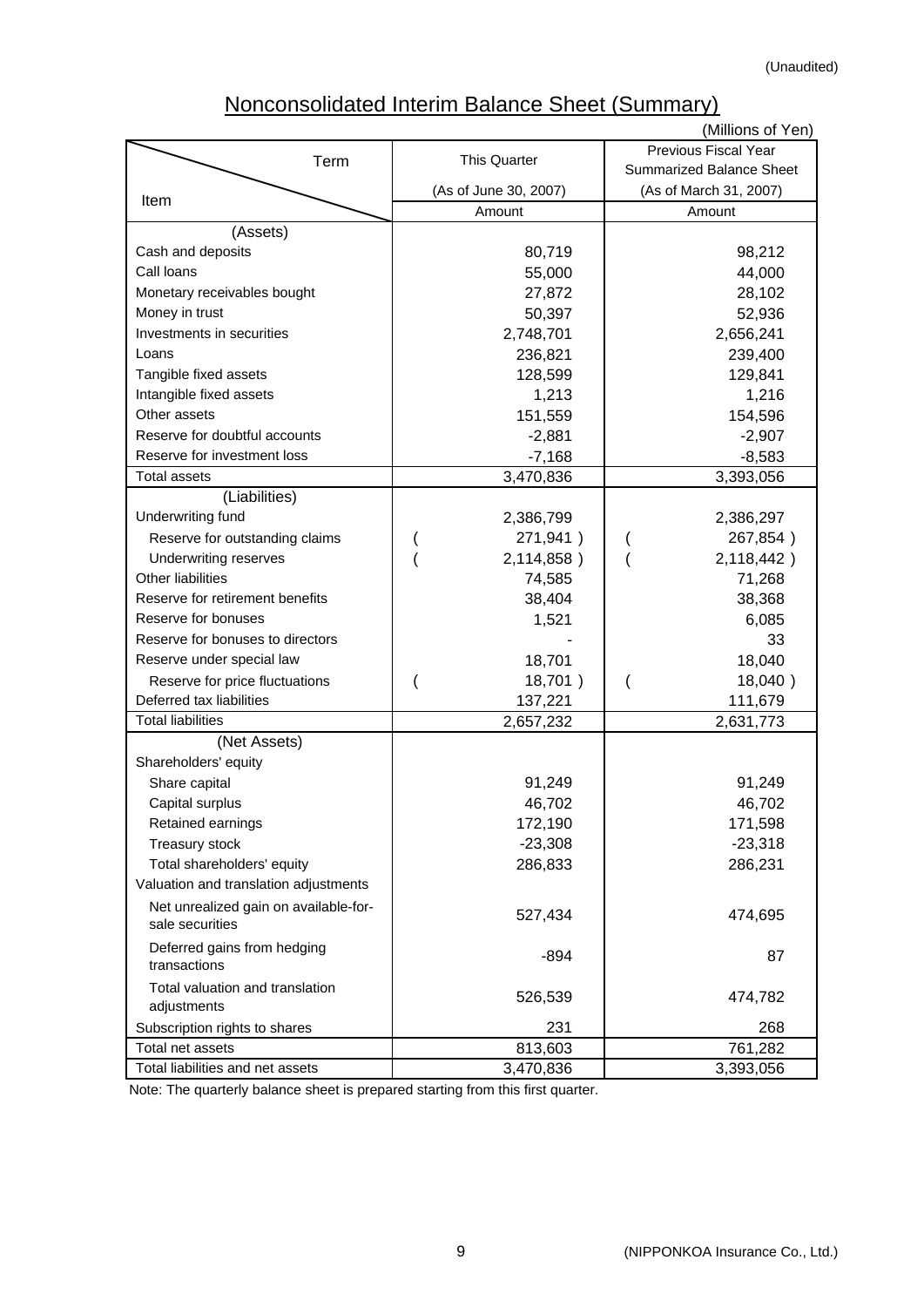(Unaudited)

## Nonconsolidated Income Statement (Summary)

|                                                      |               |                            |    | (Millions of Yen)                                          |
|------------------------------------------------------|---------------|----------------------------|----|------------------------------------------------------------|
| Term                                                 |               | <b>This Quarter</b>        |    | <b>Previous Fiscal Year</b><br>Summarized Income Statement |
|                                                      |               | From Apr. 1, 2007          |    | From Apr. 1, 2006                                          |
| Item                                                 |               | To June 30, 2007<br>Amount |    | To Mar. 31, 2007<br>Amount                                 |
| Ordinary income                                      |               | 220,710                    |    | 964,648                                                    |
| Underwriting income                                  |               | 203,231                    |    | 881,019                                                    |
| Net premiums written                                 |               | 178,381                    |    | 703,371                                                    |
| Deposit premiums from policyholders )                |               | 14,040)                    |    | 82,608)                                                    |
| Investment income on deposit<br>premiums             |               | 6,643)                     |    | 27,407)                                                    |
| Reversal of underwriting reserves                    |               | 3,584)                     |    | 67,338)                                                    |
| Investment income                                    |               | 17,145                     |    | 81,374                                                     |
| Interest and dividends                               |               | 17,693)                    |    | 56,693)                                                    |
| Gain on money in trust                               |               | 1,315)                     |    | 1,648)                                                     |
| Gain on sale of securities                           |               | 4,331<br>$\rightarrow$     |    | 49,576)                                                    |
| Transfer of investment income on<br>deposit premiums |               | $-6,643)$                  |    | $-27,407$ )                                                |
| Other ordinary income                                |               | 333                        |    | 2,255                                                      |
| Ordinary expenses                                    |               | 211,488                    |    | 940,110                                                    |
| Underwriting expenses                                |               | 177,802                    |    | 791,048                                                    |
| Net losses paid                                      |               | 96,733)                    |    | 424,621)                                                   |
| Loss adjustment expenses                             |               | 9,025)                     |    | 35,885 )                                                   |
| Net commissions and brokerage<br>expenses            |               | 32,584)                    |    | 122,434)                                                   |
| Maturity refunds to policyholders                    |               | 35,294 )                   |    | 183,192)                                                   |
| Provision of reserve for outstanding<br>claims       |               | 4,086<br>$\lambda$         |    | 24,656)                                                    |
| Investment expenses                                  |               | 1,612                      |    | 13,601                                                     |
| Loss on money in trust                               |               | 421                        |    | 1,361                                                      |
| Loss on sale of securities                           |               | 95                         |    | 2,525                                                      |
| Revaluation loss on securities                       |               | 272                        |    | 1,889                                                      |
| Operating and administrative<br>expenses             |               | 31,882                     |    | 133,327                                                    |
| Other ordinary expenses                              |               | 189                        |    | 2,132                                                      |
| Interest expense                                     |               | 14                         |    | 46                                                         |
| Ordinary profit                                      |               | 9,221                      |    | 24,538                                                     |
| Special income                                       |               | 1                          |    | 1,107                                                      |
| Special loss                                         |               | 819                        |    | 5,865                                                      |
| ( Provision of reserve under special law             |               | 660)                       |    | 2,598 )                                                    |
| (( Reserve for price fluctuations                    | $\mathcal{U}$ | 660))                      | (( | 2,598)                                                     |
| Others                                               |               | 159                        |    | 3,266                                                      |
| Income before income taxes                           |               | 8,404                      |    | 19,780                                                     |
| Income taxes                                         |               | 5,499                      |    | 9,014                                                      |
| Tax adjustment                                       |               | $-3,661$                   |    | $-2,658$                                                   |
| Net income                                           |               | 6,566                      |    | 13,425                                                     |

Note: The quarterly income statement is prepared starting from this first quarter.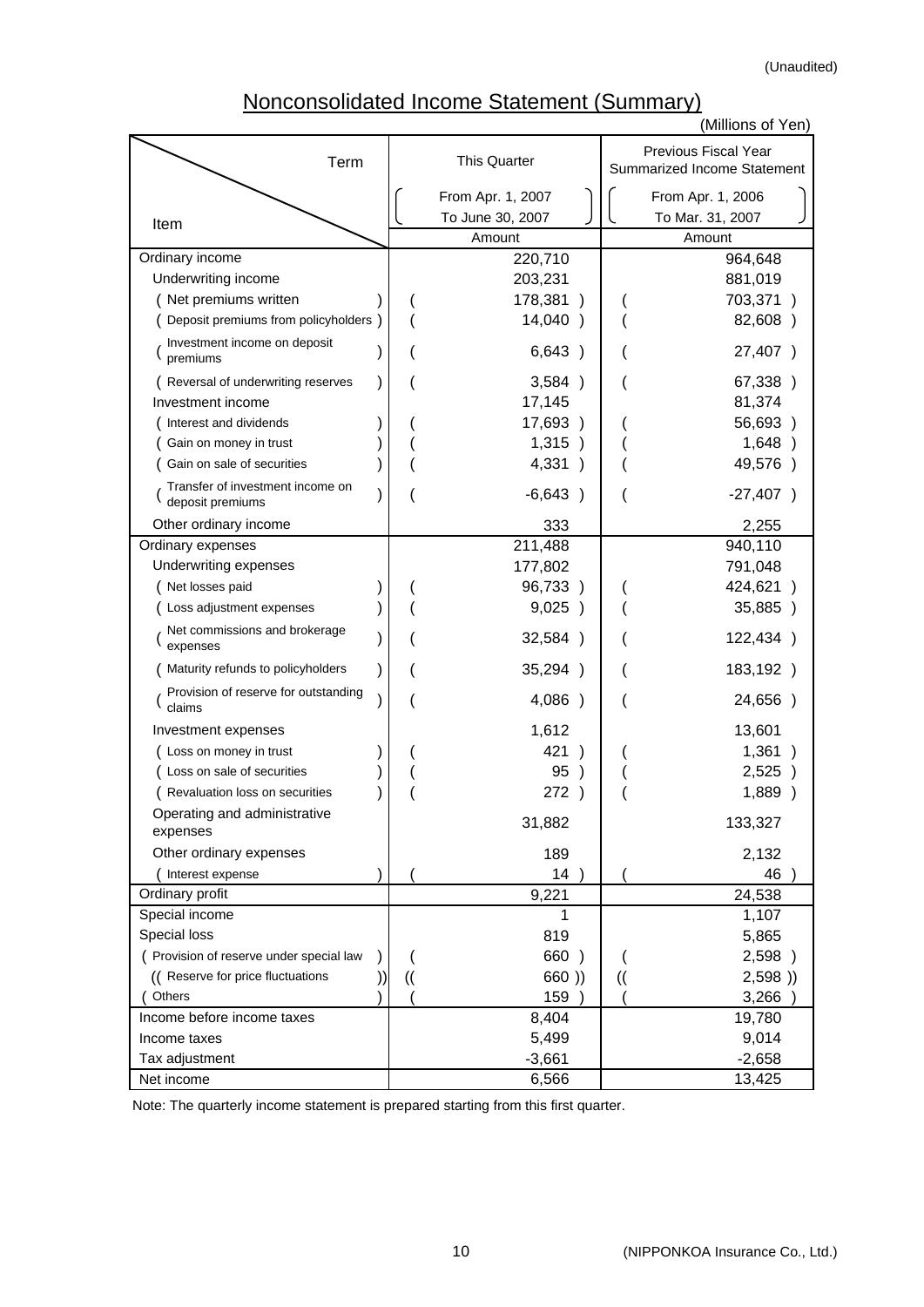### Securities (Nonconsolidated)

(Millions of Yen)

|                               |                       | End of 1st Quarter FY2006 |                   |           | End of 1st Quarter FY2007 |            | End of FY2006 (Reference) |                   |                   |  |
|-------------------------------|-----------------------|---------------------------|-------------------|-----------|---------------------------|------------|---------------------------|-------------------|-------------------|--|
|                               | (As of June 30, 2006) |                           |                   |           | (As of June 30, 2007)     |            | (As of March 31, 2007)    |                   |                   |  |
|                               | Cost                  | <b>Fair Value</b>         | <b>Difference</b> | Cost      | <b>Fair Value</b>         | Difference | Cost                      | <b>Fair Value</b> | <b>Difference</b> |  |
| Public and<br>corporate bonds | 982,209               | 964,167                   | $-18,042$         | 1,058,982 | 1,048,323                 | $-10,658$  | 1,069,800                 | 1,068,134         | $-1,666$          |  |
| Domestic equities             | 383,274               | 1,087,393                 | 704,118           | 368,396   | 1,172,020                 | 803,623    | 369,556                   | 1,090,193         | 720,636           |  |
| Foreign securities            | 400.341               | 410,898                   | 10.557            | 366,606   | 393,541                   | 26,934     | 334.511                   | 352,952           | 18,441            |  |
| <b>Others</b>                 | 7,047                 | 9,632                     | 2,585             | 4,926     | 5,484                     | 558        | 4,926                     | 5,265             | 339               |  |
| Total                         | 1,772,873             | 2,472,091                 | 699,218           | 1,798,912 | 2,619,369                 | 820,457    | 1,778,795                 | 2,516,545         | 737,750           |  |

Notes:

1. The above table provides information on the securities classified as available-for-sale whose fair value is readily determinable.

2. Figures for cost as of June 30, 2006 are those after the application of Amortized Cost Method and before the write-down due to impairment. Figures for cost as of June 30, 2007 and March 31, 2007 are those after the application of Amortized Cost Method and after the write-down due to impairment.

3. Fair value is based on the price prevailing in the market, and other sources, on the last day of the month.